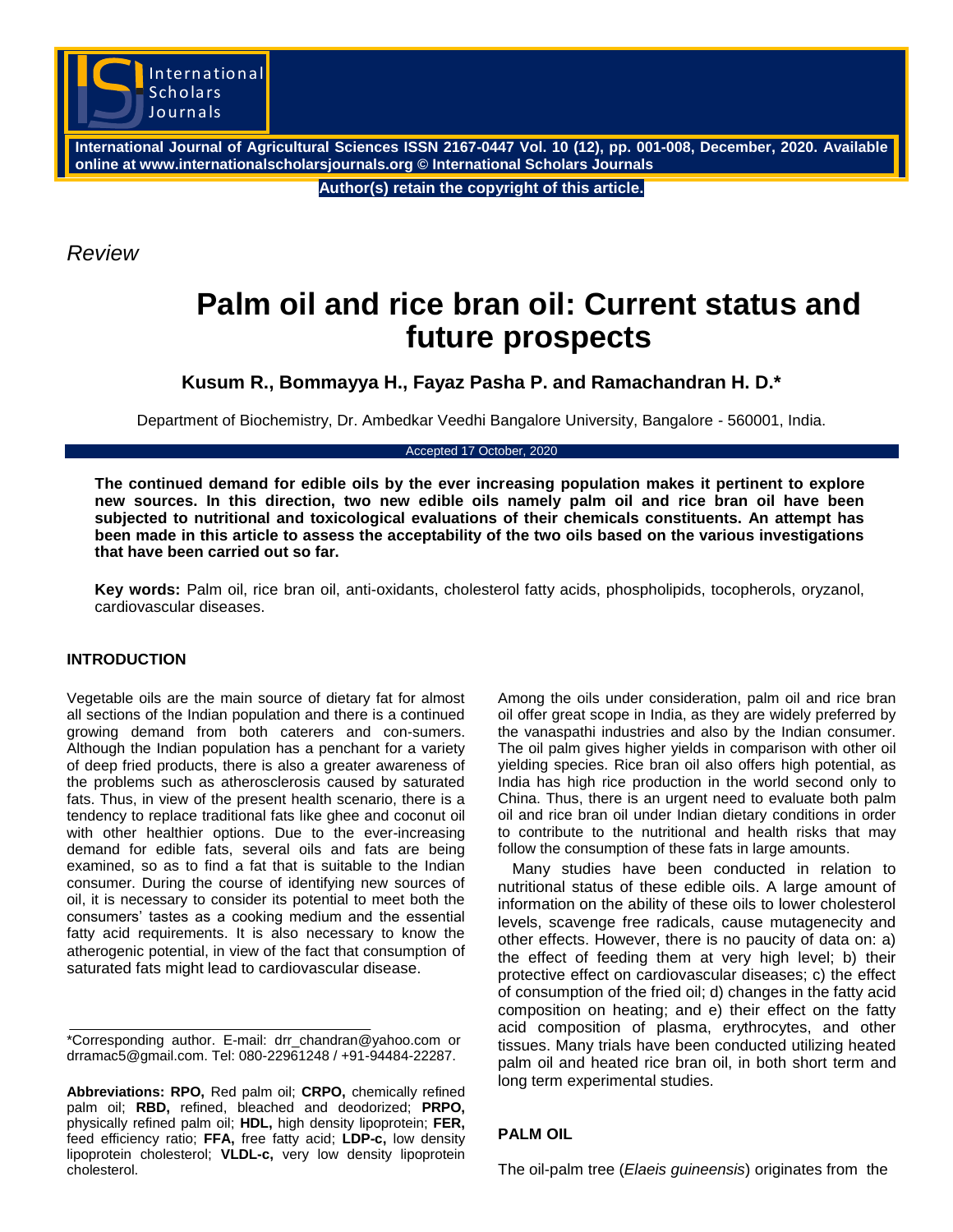west coast of Africa, where it (oil) has been used since very early times (P.O.R.I.M, 1988). The oil palm is cultivated widely in East Africa, South America, Indonesia and Malaysia. In India, oil palms are now being grown in several states (ICAR, 1988). A total area of 5,75,000 ha has been identified as suitable for oil-palm cultivation in India. The states of Andhra and Karnataka alone grow oilpalm over an area of 2,50,000 ha.

The oil palm plant starts bearing fruits about 5 years after planting, reaches its peak production 5 years later and continues to yield for another 20 years. The fruit consists of a leathery excerpt, a fleshy monocarp and a hard shell called endocarp. The endocarp contains a creamy endosperm (Cottrell, 1991). Palm oil obtained from the monocarp of the oil-palm fruit. The oil is extracted from the mesocarp of the oil-palm fruit by a series of unit operations involving; (1) sterilization of palm fruits for arresting the lipase enzyme present; (2) stripping for separating the fruits from the bunch; (3) screw pressing; (4) separation of the oil and its clarify-cation. The palm kernel oil is obtained from another set of unit operations. These operations are seed separation, shell cracking, shell separation, kernel crushing, and screw pressing and solvent extraction. The oil obtained by the above method is called crude palm oil and red palm oil because of its intense orange color. The red palm oil is an unrefined, unbleached version and extremely rich in carotenoids. The total carotenoids content of red palm oil is said to vary from 500-1600 ppm (Wong et al., 1988). α-Carotene (29%), β-carotene (62%), γ-carotene (4%), Xanthophylls and Lycopene (2%) which contribute to the red color. RPO is the only vegetable oil that contains carotenoids of which 62-70% is beta-carotene. Betacarotene is the most common precursor of vitamin A, which is important for maintaining the skin and mucous membranes in good condition, as well as in promoting good vision, bone growth and repro-duction. Another aspect of the RPO is the phospholipid content. The phospholipid content of crude palm oil varies with the season and to a lesser extent with the mill operation. Red palm oil contains 3.2-4.5 ppm iron. Recent studies indicate that beta-carotene acts as an anticarcinogen, (Sylvester et al., 1986), and produce a hypocholesterolemic effect (Shaish et al., 1995) in conjunction with other favourable factors. In fact, 1 g of RPO contains 430-760 IU of vitamin A. However, there are hardly any reports to show the extent of change in carotenoid contents in red palm oil (RPO) kept for a long time under storage.

RPO also contains about 1.5% of unsaponifiable matter, which includes sterols, tocols (tocopherol and tocotrienols) and the carotenes. During the process of refining, most of the carotenes are lost, thereby increasing the cost of the oil. In view of this, attempts are now being made to make use of the red palm oil as a source of vitamin A to meet the needs of Indian population particularly children, to prevent vitamin A deficiency.

The technology for retaining most of the β-carotene in RPO has been developed (Rajam et al., 2005; Manorama and Rukmini, 1992). The unsaponifiable fraction of the RPO also contains, Tocopherol (20%), tocotrienols (25%) α-tocotrienols (45%) and γ-tocotrienols (10%). In palm oil, the later compounds vary from 600-1200 ppm. The tocopherols are not only good antioxidant; they are also physiologically active as vitamin E. In addition to tocopherols, one finds in palm oil tocotrienols which constitute two – thirds of the total tocols that are present (Cottrell, 1991). Tocopherols and tocotrienols are known to scavenge free radicals (Packer, 1992), protect against oxidative injury (Serbinova et al., 1992), reduce platelet aggregation (Qureshi et al., 1991), and protect against atherogenesis (Hasselwander et al., 2002) and cancer.

In India 90% of the palm oil produced is used for edible purposes. To meet the growing demand for oil, India also imports RBD (Refined, Bleached and Deodorized) oil. The RBD palm oil has a pale yellow color like other refined oils and is semisolid at room temperature; it has a good shelf life (Cottrell, 1991). Under normal conditions, palm oil is usually a semi-solid, in the tropics, but at colder temperatures it is a solid fat. The solid consistency makes the palm oil less acceptable as cooking oil in cold countries. The process of fractionation by cooling leads to the formation of high-melting triglycerides (palm stearin) leaving behind low-melting glycerides (palm olein). Palm olein is therefore the liquid fraction of palm oil. There is also a difference in fatty acid composition of palm olein and palm stearin (Table 1); palm stearin is characterized by a low P/S ratio, and is more saturated than palm olein.

In countries like Japan, refined palm oil is further refined through treatment with phosphoric acid, followed by de-acidification with alkali, bleaching and deodorization, before being available commercially. Such refined palm oil is called chemically refined palm oil (CRPO). The CRPO has a lower free fatty acid content than the physically refined palm oil (PRPO) (Miyazawa et al., 1994). The quantity of palm oil refined by these two methods is commonly judged by chemical and physical criteria (Swoboda, 1985; Williams and Padley, 1985). The physically refined and chemically refined palm oil has certain physico-chemical properties which are absent in imported oil (Table 2). CRPO does not seem to be nutritionally superior to the physically refined palm oil, as both these oils produce similar rates of growth in rats. However, chemical refining does not reduce the free fatty acids to lower levels than physical refining (Duff, 1991; Young et al., 1986).

Palm oil is widely used in domestic cooking and for the production of vanaspathi and margarine, for which purpose it is blended with other oil. It can easily substitute conventional vegetable oil, like peanut and coconut oils for domestic use, and make the latter available for other purposes. Moreover, the β-carotene present in the oil can also function as a natural color for margarines. Palm oil is also widely used in coffee whiteners, and in confectionery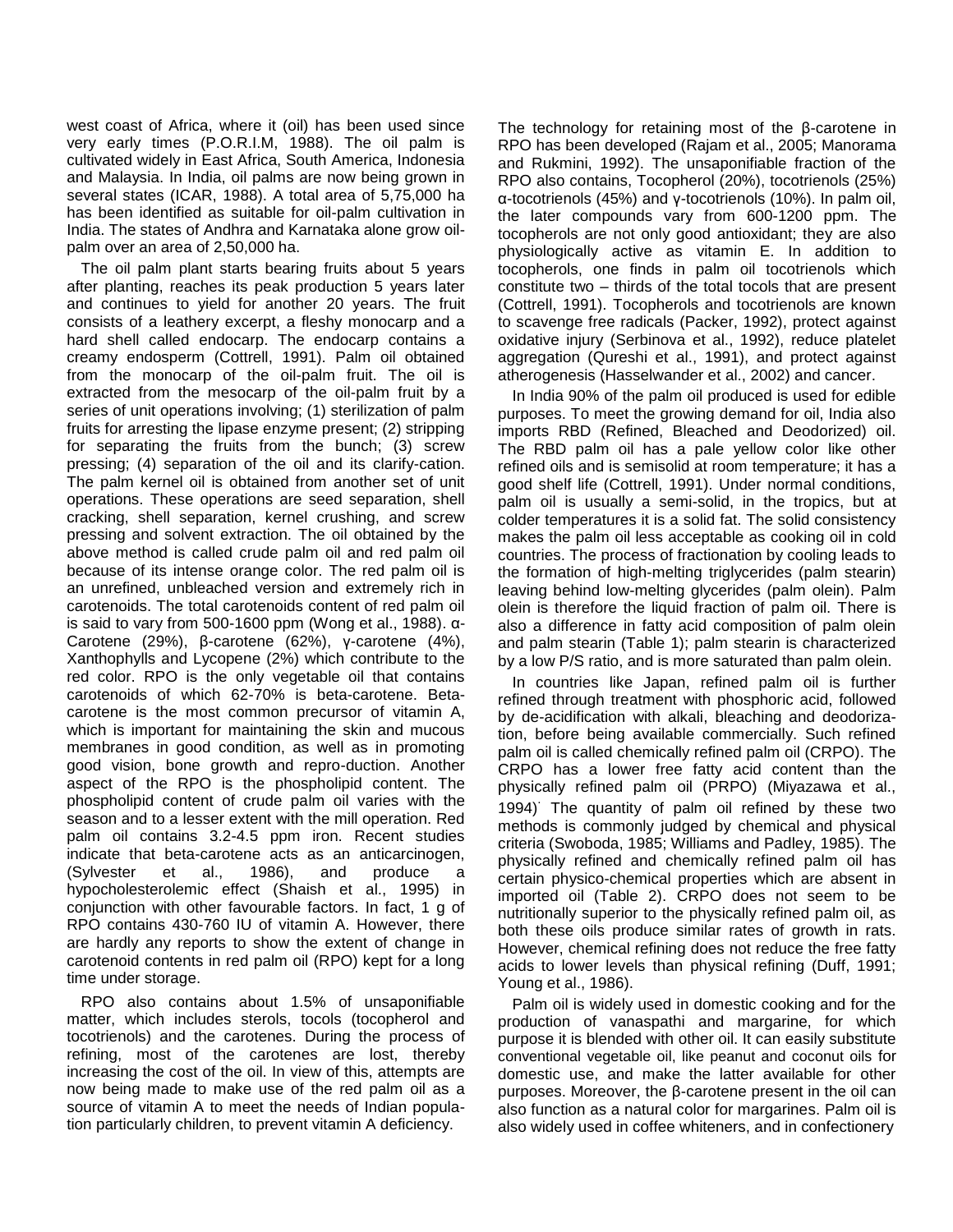**Table 1.** Physico-chemical properties of the palm oil.

| Palm oil                | Physically refined palm oil<br>(PRPO) | Chemically refined palm oil<br>(CRPO) |
|-------------------------|---------------------------------------|---------------------------------------|
| lodine value (meg /kg)  | 50.4                                  | 50.2                                  |
| Acid value (meg/kg)     | 0.7                                   | 0.1                                   |
| Peroxide value (meq/kg) | 4.9                                   | 0.9                                   |
| Carbonyl value (meq/kg) | 34.5                                  | 25.7                                  |

Source: Ramachandran (2001).

**Table 2.** Major components of crude red palm oil.

| <b>Components</b>                   | ppm       |
|-------------------------------------|-----------|
| Carotenoids                         | 500-700   |
| <b>Tocopherols and Tocotrienols</b> | 600-1000  |
| <b>Sterols</b>                      | 329-530   |
| Phospholipids                       | $5 - 130$ |
| Triterpene alcohols                 | 40-80     |
| Methyl sterols                      | 40-80     |
| Squalene                            | 14-15     |
| Aliphatic alcohols                  | 100-200   |
| Aliphatic hydrocarbons              | 50        |

Source: Food and Nutrition Bulletin (1994).

as a substitute for cocoa butter.

Palm oil, and its fraction-palm olein and palm stearin – are gaining its importance in the food industry (Palm oil update, 1989). Palm stearin is used instead of beef tallow for the manufacture of margarines (Bhattacharyya et al., 1987), palm olein is used in the manufacture of vanaspathi, hydrogenated vegetable oil; moreover, it is being incorporated into confectionery, bakery products, ice creams, and coffee whiteners. In India, it is used as a substitute for cocoa butter, and thus helping in reduction of import of cocoa butter.

The major objection to the use of palm oil has been that it is a saturated fat. Some earlier studies (Anderson et al., 1976) indicated that palm oil could increase cholesterol levels, and thus considered worse than animal fat, mainly due to the growing concern over the relationship between atherosclerosis and high cholesterol levels. However, several years later studies by various workers, Hornstra (1987), Horlick and Craig (1957) and Gottenbos and Vles (1983) indicated that palm oil is hypocholesteremic, increases protective High density lipoprotein (HDL), and does not cause atherogenesis, in spite of its low P/S ratio (0.31) and low linoleic acid content (10%). Animal experiments have shown that Palm oil is similar to other oils in absorption, feed efficiency ratio (FER) and growth promotion (Baudet et al., 1984; Khan and Lim, 1988). Further, it prevents cholesterol accumulation in the liver of young and adult rats (Choi et al., 1993) even in the

liver of hyper cholesterolemic animals. In humans, it not only decreases cholesterol, (Hornstra, 1988)' but also increases HDL and decreases apo-B, relative to the control diets (Sundaram et al., 1990). Subsequent studies by various workers have unequivocally demonstrated that palm oil though low in linoleate content, is not hypercholesterolemic because of: (a) the equal distribution of saturated and unsaturated fatty acids in it, and (b) the high content of oleic acid (18:1, n-9) which has been proved to reduce cholesterol levels (Khor and Tan, 1992; Mattson and Grundy, 1985; Rudel et al., 1991). The level of linoleate is just optimum in this fat, as higher levels are preferred due to the possible generation of free radicals and the oxidation unsaturated fatty acids, which can probably lead to various forms of cancer and tumor (Conte et al., 2004).

Recent studies by Japanese workers indicated that feeding palm oil alone induces a deficiency of n-3 fatty acids leading to the accumulation of eicosapentaenoic acid (EPA 22:5, n-6) (Rebhung et al., 1994). The increase in 22:5, n-6 is compensated by the decrease in docosahexaenoic acid (DHA: 22:6, n-3). It has been shown that, this could be prevented by feeding an optimum level of n-3 fatty acid containing vegetable oil like soybean oil (Miyazawa et al., 1994). It is obvious from the above studies that the nutritional qualities of fatty acids cannot be judged solely by their fatty acid composition.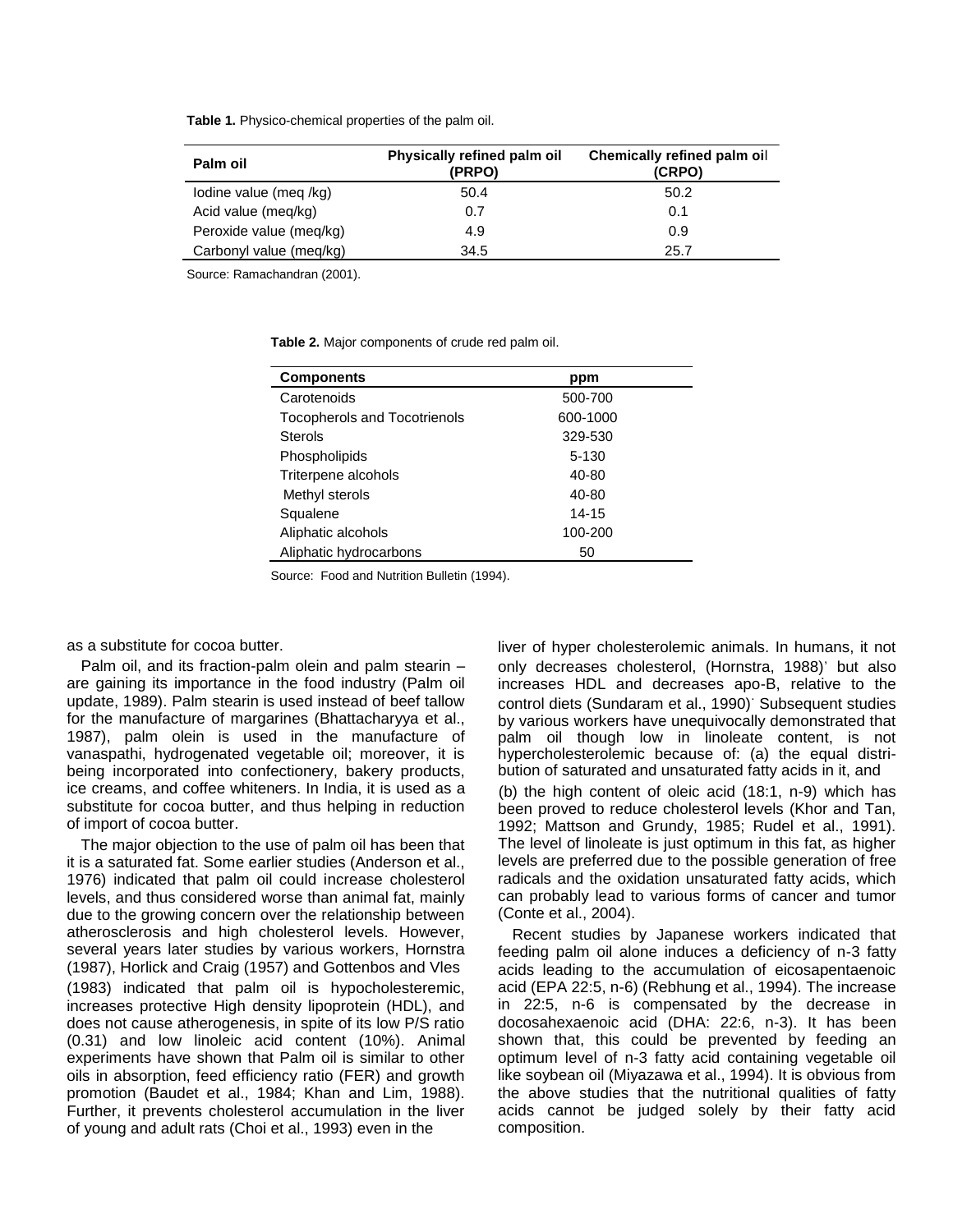Crude palm oil contains a variety of minor components, which play a major role in lowering cholesterol levels, and providing protection against tumor development (Goh et al., 1994; Engelberts et al., 1993). Technologies are being developed to retain the β-carotene in palm oil. The β-carotenes present in the crude palm oil are being exploited as a source of vitamin A, particularly in countries where the vitamin A deficiency is wide spread (Gopalan et al., 1992). β-Carotene of palm oil has a protective effect against cancer (Sundaram et al., 1989). It contracts any arterial thrombosis tendency and aggregation of platelets due to the presence of tocopherols and tocotrienols. It also protects against X-ray include damage in bone marrow cells and prevents peroxidation of skin lipids (Rand et al., 1988).

Crude palm oil did not prove toxic to rats, and did not alter their reproductive performance, when fed at low levels for several generations (Manorama et al., 1993). No deleterious effects were observed when high protein diets, containing 10% of heated palm oil, were fed to rats for a short duration (Okiy and Oke, 1986). Palm oil has also been found be non-toxic, antimutagenic and anticarcinogenic (Azuine et al., 1992). Thus, the above studies indicate that palm oil is safe for human consumption at low levels. If the cost of palm oil is maintained at a reasonable price, one could ensure a higher level of consumption, among poor income groups and thus reduce calorie and vitamin A deficiencies. It could also help in preventing atherosclerosis, and also increase the intake of beneficial components like βcarotene, tocopherols and tocotrienols.

Further studies need to be carried out on blending (Hariharan et al., 1996) oils, with the following objectives: a) to increase n-3 fatty acids; b) to evaluate the simultaneous increase of saturated fatty acids like palmitic (16:0) acid; and c) its effect of blending on linoleic acid acid levels. By blending of oil, it should become possible to favorably shift the n-6 /n-3 ratio close to the recommended levels (Ghafoorunissa, 1994). Palm oil as such does not contain any trans-fatty acids. However, further elaborate investigations are needed to see whether heating of palm oil leads to the formation of trans- isomers.

#### **RICE BRAN OIL**

Rice is produced in very large quantities in nine countries of South-east Asia. Considerable amounts are also produced in the USA, Europe and Latin America. China is the largest rice producing country followed by India. Rice bran is a byproduct of rice processing industry and upon extraction yields rice bran oil. The oil content of rice bran varies in each variety, and depends to an even greater extent on the processes and conditions obtained during rice milling. Rice bran, as such, has 15 to 25% of oil associated with it. The total world production of about

4000 million tons of paddy may yield about 6-7 million tons of edible grade oil. Modern techniques of recovery would yield oil and other by-products of better quality than the old technologies, still being used in India, China and other Asian countries.

Rice bran oil is comparatively new oil, recently introduced in the consumer market. It is used in the manufacture of vanaspathi and for culinary purposes. Rice bran oil shows great promise for extensive use in India, due to the presence of several factors like γoryzanol, which are known to protect from cardiovascular diseases. Multiple generation studies are being conducted to evaluate its nutritional quality, mutagenicity and protective effect against certain types of cancer.

There are a number of factors that influence the quality of rice bran oil. Immediate extraction and processing are considered as of prime importance, as delayed extraction can lead to problems, such as color changes and deterioration of organoleptic quality and flavours. Moreover, rice bran quality is also influenced by the presence of an active lipase, which hydrolyses the triglyceride to fatty acids and glycerol. The rate of hydrolysis is so high that the free fatty acid (FFA) content in the oil may rise by 10-20% within a day and up to 70% in a month, imparting a dark colour to the oil. The composition of oil is known to vary with respect of phospholipids, glycolipids and nonglyceride components such as waxes, sterols, oryzanols (ferulic acid esters) tocopherols, hydrocarbons, besides pigments and odour components (Sharma and Rukmini, 1987).

Commonly, rice bran oils having an FFA content of 15- 40% are produced. Commercial rice bran oil varies in FFA depending on the quality of rice bran from which the oil has been extracted. The refining of high FFA oil has been accomplished by different methods such as physical refining (Rao, 1983), Bhattacharya et al. (1987) using simple solvents like hexane, or with mixtures of two solvents like hexane and ethyl alcohol, or of ethyl alcohol and isopropanol. Rice bran oil is more difficult to refine using methods like alkali or heat treatment, due to the presence of tightly associated wax. Hence, the oil has to be dewaxed and degummed before being neutralized. De-waxing is done by treating with hexane or other solvents and removing the separated wax by filtration or centrifugation. Thereafter, the oil has to be degummed. The earliest method employed for degummed of rice bran oil involved the use of 0.1 M phosphoric acid (Bhattacharya and Bhattacharya, 1985) of 85% strength, in the form of a 10% aqueous solution, at 60% for 30 min. The degummed oil may be de-waxed again by treatment with 0.2% calcium chloride, in the form of 10% aqueous solution, at 15°C for 4 h (Bhattacharyya and Bhattacharyya, 1983). Current commercial practices involve de-waxing and degumming by adding phosphoric or citric acids followed by filtration or settling. Alternatively, steam is passed into the oil at a temperature of 80- 100°C, which separates the gum by flocculation (mutual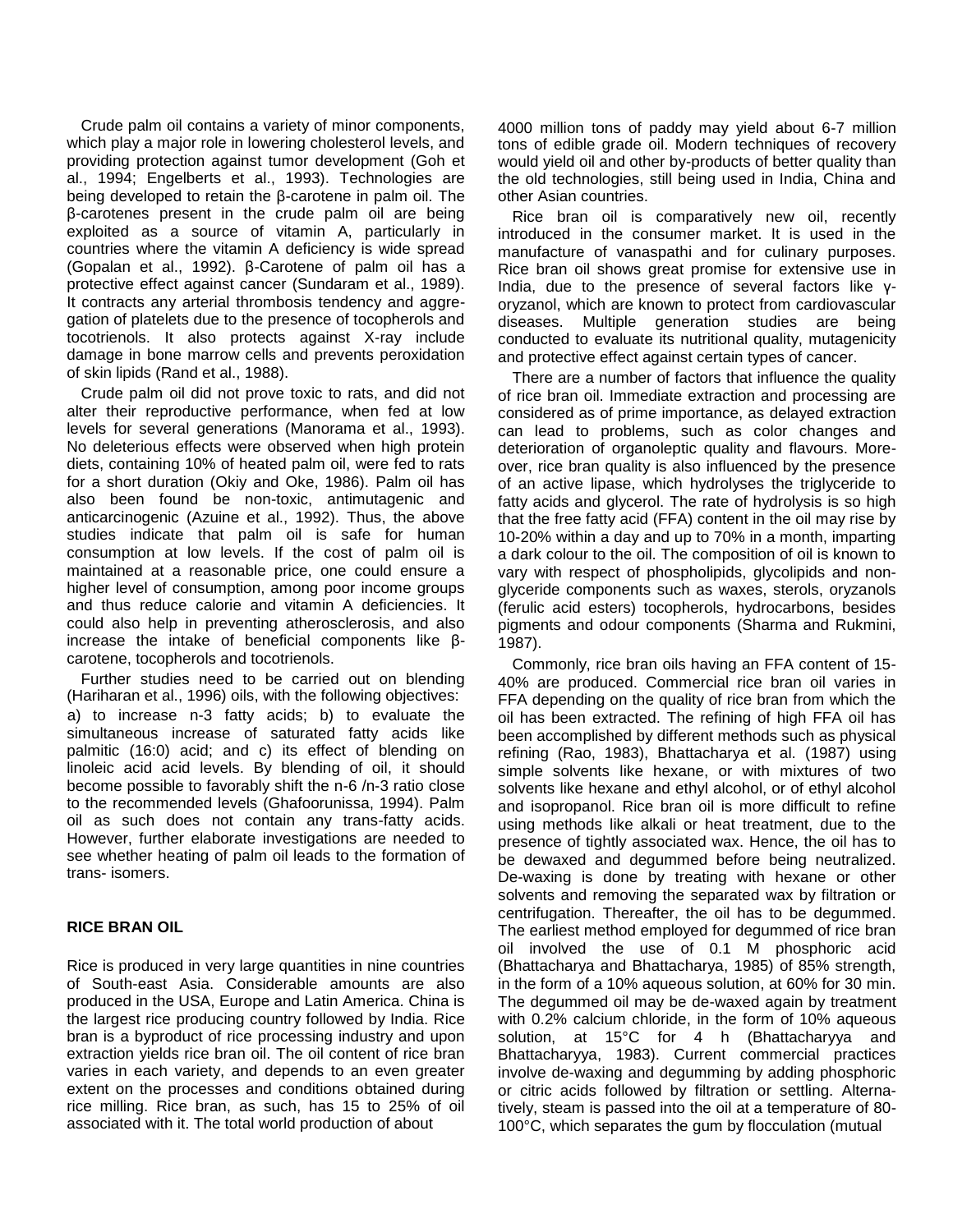| <b>Characteristic</b>      | <b>Crude Bran oil</b> | <b>Refined Bran oil</b> |
|----------------------------|-----------------------|-------------------------|
| Free fatty acids (%)       | 30                    | 0.1                     |
| Unsaponifiable matter (%)  | 4                     | 2.0                     |
| Refractive Index           | 1.46-1.47             | 1.46-1.47               |
| Specific gravity           | $0.91 - 0.92$         | $0.91 - 0.92$           |
| lodine value               | 85-105                | 90-105                  |
| Saponification value       | 175-195               | 180-195                 |
| Acid value                 | 80.0                  | 0.5                     |
| Flash point Pensky martens | 90                    | 250                     |

**Table 3.** Characteristics of crude and refined Bran oil.

Source: Ramachandran (2001).

adhesion and floating). Subsequently the oil is deacidified by steam distillation to remove the free fatty acids, or also by physical refining e.g., distillation or miscellar refining. Efforts have also been made to deacidify rice bran oil by re-esterification using a chemical catalyst (Bhattacharyya and Bhattacharyya, 1987). The oil obtained is then bleached, using activated carbon, and the deodorized to get pure rice bran oil. The unsaponifiable fraction obtained during refining contains vitamin E, tocopherols and oryzanol, all of which have various pharmaceutical properties. The refined rice bran oil thus produced has a characteristic colour and the characteristics as listed in Table 3.

The total availability of rice bran oil in India is about 6 million tons (Usha and Premi, 2011). The present production of rice bran oil is about 400,000 tons of which only 50% is of edible grade, 50% of the total available rice bran oil is left unutilized due to various reasons. About 40% of rice milling capacity in India is provided by obsolete huller type mills (Seth and Mehta, 1987). Thus, if hullers are eliminated from commercial rice milling, and replaced at least 1-2 million tones of additional bran would become available for extraction. The other major problem affecting the quality of bran is the presence of a powerful lipase (Guptha, 1989). Several methods have been developed to stabilize the rice bran by de-activating this enzyme (Desikachar, 1974; Maharaj, 1982). A newer bran stabilization technique–viz., the low-cost acid stabilization technique could obviate problems arising from presence of non-oil impurities like wax, unsaponified matter, color pigments in bran handling (Gopalakrishna, 2002). These impurities restrict the use of rice bran oil in the manufacture of vanaspathi. Most of the vanaspathi manufactures in India do not use more than 20-30% of rice bran oil for vanaspathi manufacturing, mainly due to the high content of color and unsaponifiable compounds in the final product. In 1994-95, about 150,000 tons of rice bran oil was used for vanaspathi manufacture.

India is one of the largest producers of rice, and thus has a high potential to produce rice bran oil. The rice bran contains 15-20% of oil by weight (4.2%) which is rich in constituents such as phytosterols, triterpene

alcohols, tocopherols, tocotrienols (Sharma and Rukmini, 1987). It also has a highly hypocholesteremic compound, viz., γ-oryzanol (1.6%), which is a mixture of ferulic acid esters of sterols and triterpene alcohols, for example, cycloartanol, 106 mg/dl; cycloartenol, 482 mg/dl and 24 methylene cycloartanol, 494 mg/dl (Itoh et al., 1973). The tocotrienols and tocopherols act as antioxidants, and thus provide oxidative stability to the fat (Lea, 1960). The triglyceride fatty acid composition is similar to that of other oils with a high concentration of linoleic acid (35- 38%) and α-linolenic acid ranging from 1.8-2.4%. Besides, it has also some squalene, which is beneficial for the skin. As against this, the commercially obtained oil varies in FFA content depending on the quality of rice bran from which it has been extracted. The FFA content of refined oil varies from 2-5%, whereas crude oils with high FFA content ranging from 15-40% are also produced. This is due to the presence of a lipase in the bran, which should normally be inactivated before extraction of oil. Some methods have already been developed to inactive the enzyme (Gopalakrishna, 2002). The oil thus produced, is clear in colour and is widely used as a cooking medium in Japan, Korea, China, and to some extent in India and South-East Asian countries.

#### **NUTRITIONAL AND TOXICOLOGICAL STUDIES ON RICE BRAN OIL**

Several studies have indicated that consumption of rice bran oil has no adverse effect with respect to absorption, utilization and growth promotion in rats (Sharma and Rukmini, 1986; Seetharamaiah and Chandrasekhara, 1989a). Similar results were obtained with hamsters (Kahlon et al., 1992) and also in non-human primates. In the latter, the total cholesterol, LDL-c and apo B levels were also reduced (Nicolosi et al., 1991). Besides multigeneration studies have been completed in rats that were fed rice bran oil at 10% level to evaluate the toxicological effect (Rukmini, 1980) and reproductive performance, vis-à-vis peanut oil, as judged by the percentages of consumption, birth weight, litter size,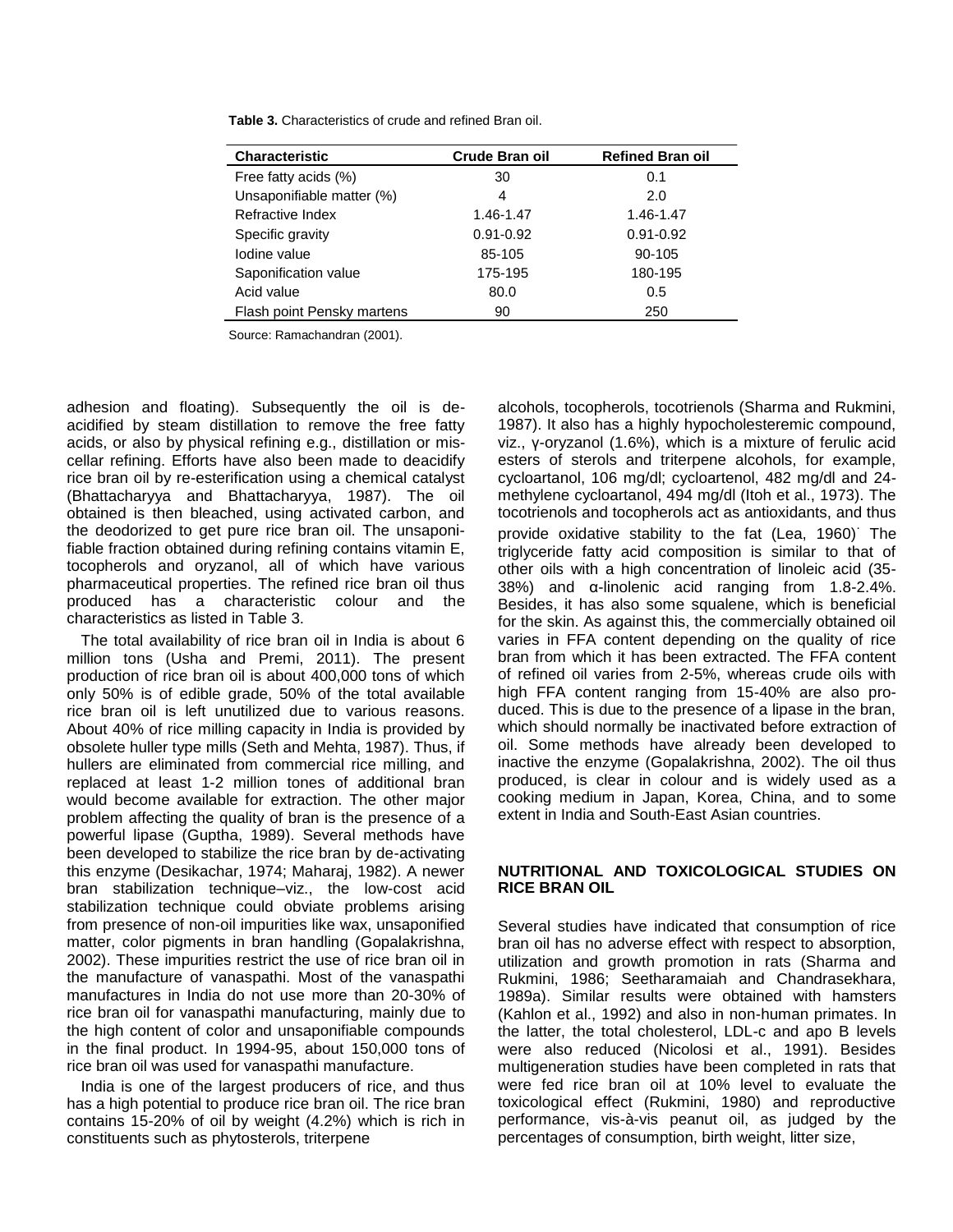weaning weight and pre-wearing mortality. Further, no mutagenic and teratogenic effects were observed and so its safety for human consumption could be established, using the food safety protocol of the WHO/Food Safety Council (WHO Report, 1987; SCFSC, 1978).

Further studies with rice bran oil were conducted to evaluate its hypocholesteremic effect in a diet containing added cholesterol (Rukmini and Raghuram, 1991). The results were evaluated and rice bran oil was found to be highly hypocholesteremic (Sharma and Rukmini, 1986; Purushothama et al., 1995). Notable reduction in total cholesterol, low density lipoprotein cholesterol and very low density lipoprotein cholesterol, reduction of liver cholesterol and triglyceride levels and fecal excretion of sterols were observed. These observations suggest that RBO increases the turnover of cholesterol (Seetharamaiah and Chandrasekhara, 1989b). Substitution of varying amounts of rice bran oil in place of palm, peanut and coconut oil also resulted in significant reduction of total cholesterol and triglyceride concentration in humans (Raghuram et al., 1989; Raghuram and Rukmini, 1995). Cholesterol lowering effect was observed also in monkeys fed a diet with rice bran oil (Nicolosi et al., 1991). In studies on humans, significant reduction was observed in plasma cholesterol, when replaced with RBO in hyperlipidaemic patients (Lichtenstein et al., 1994). In all the cases, the diet was able to induce hypocholesteremia, resulting from a selective decrease of LDL-c fraction. Besides, the hypocholesteremic effect of RBO was greater than what could be predicted from fatty acid composition. This discrepancy might be explained by the relatively high concentration of unsaponifiable compounds- including plant sterols, oryzanol and tocotrienolsin rice bran oil, when compared to other vegetable oils.

Various workers have shown that the unsaponifiable fraction in rice bran oil has γ-oryzanol (Scavariello and Arellano, 1998). It has been suggested that these compounds can act as regulatory agents, which control cholesterol biosynthesis by regulating certain key enzymes (Rong et al., 1997). Oryzanol is a mixture of ferulic acid esters of tripenoids alcohol. Apart from its hypocholesterolemic activity, oryzanol also promotes growth in animals and maintains the estrous cycle in rats (Shojiro and Shvetzu, 1980; Shimomura et al., 1980). Feeding diets containing oryzanol at 0.5% level, for about 7 weeks, reduces the total cholesterol, triglycerides and

LDL-c, respectively (Seetharamaiah and Chandrashekhara, 1998) and protects against platelet aggregation (Seetharamaiah et al., 1990). Besides, it also reduces triglyceride levels in rats having fructose induced hypertriglyceridaemia in rats (Seetharamiah and Chandrashekhara, 1988). Further, it possesses a potential antioxidant effect, and protects against lipid peroxides.

Several evidences suggest that cycloartenol, a triterpene alcohol is observed, and accumulates in liver (Kiribuchi et al., 1983). Since its structure is similar to

cholesterol, this compound competes for the cholesterol binding sites and thereby causes metabolism and excretion of cholesterol as bile salts and pigments. Besides, tocotrienols are also reported to inhibit the HMG CoA reductase activity of the biosynthetic pathway of cholesterol (Qureshi et al., 2002; Hirose et al., 1991; Sugano and Tsuji, 1997). Furthermore, triterpene also inhibits esterase activity leading to slow hydrolysis of cholesterol esters which leads delay in absorption of cholesterol.

It has been demonstrated that rice bran oil (both heated and unheated) possesses anti- and non- mutagenic activity (Polasa and Rukmini, 1987). Oils heated in a domestic kitchen are normally non heat abused. However in a restaurant where the oil is heated for a prolonged period in the presence of oxygen and moisture: consequently, its mutagenic potential may increase. Thus, rice bran oil is highly protective against hypercholesteremia, hyperlipidemia and coronary heart disease. Moreover, the PUFA/SFA ratio and linoleic/α-linolenic ratio of RBO is nearly similar when compared with the recommen-dations of the world health organization (WHO Report, 1990). Hence, its use has been recommended in moderate amounts.

Since RBO has several (Sugano et al., 1999) advantages and health protecting effects, necessary steps should be taken to enhance its production and consumption. Further studies are required to evaluate the blending (Sunitha et al., 1997) with other oils to increase the production and thereby make large quantities of this non-conventional oil available for human consumption (Sugana and Tsuji, 1996). Further studies should be oriented toward the formulation of infant foods containing palm oil and rice bran oil, - in order to utilize the beneficial advantages they can confer, not only by decreasing cholesterol levels, - but also as good sources of vitamin A and oryzanol, respectively.

## **FUTURE PROSPECTS**

Studies indicate that palm oil is safe for human consumption. If the cost of palm oil is reduced, one could ensure a higher level of consumption, among poor income groups and thus reduce calorie and Vitamin A deficiencies. Further studies need to be done on blending of oils (Hariharan et al., 1996), with the following objectives: a) to increase n-3 fatty acids; (b) to evaluate the simultaneous increase of saturated acids like palmitic (16:0) acid; and (c) effect of blending on linoleic acid levels.- By blending of oils, it should become possible to favorably shift the n-6/n-3 ratio close to the recommended levels (Ghafoorunissa, 1994), palm oil as such does not contain any trans fatty acids. However, further elaborate investigations are needed to see whether heating of palm oil leads to the formation of trans isomers, given the low rate of oil consumption by the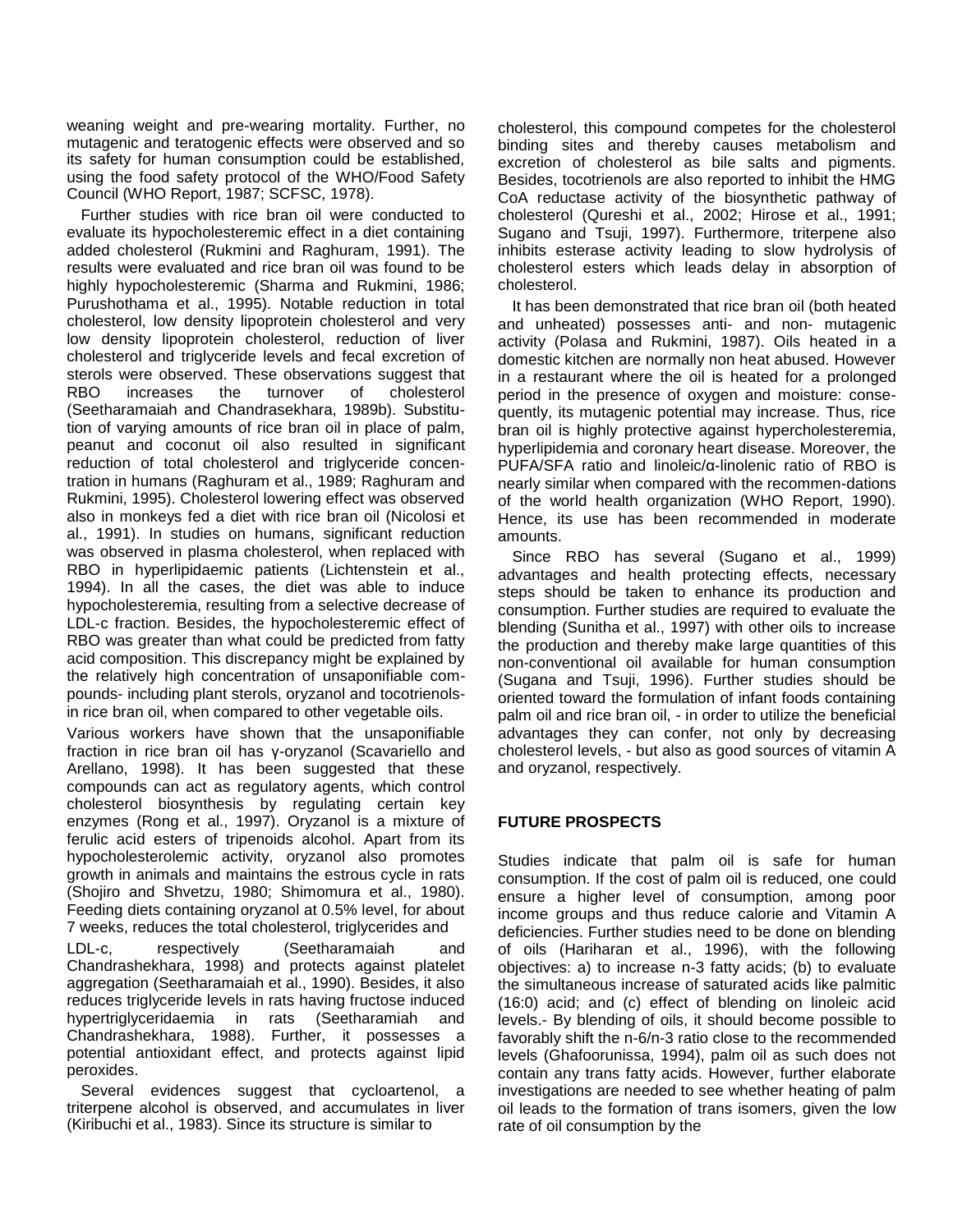Indian population, on increase in palm oil consumption is unlikely to have any adverse effect; on the other hand, it could help to prevent atherosclerosis, and also increase the intake of beneficial components like β-carotene, tocopherols and tocotrienols.

Rice bran oil also has several advantages (Sugano et al., 1999), and health protecting effects. Necessary steps should be taken to enhance its production and to popularize its consumption. Further studies are required to evaluate the blending with other oils (Sunitha et al., 1997) to increase the production, and there by make large quantities of this non-conventional oil available for human consumption (Sugana and Tsuji, 1996).

This knowledge would be useful in recommending various ways of using these oils in food industry, as well as in house holds.

#### **REFERENCES**

- Anderson JT, Grande F, Keys A (1976). Daily nutritional intake and serum lipid levels. The Tecumseh study. Am. J. Clin. Nutr., 29: 1384- 1392.
- Azuine MA, Goswami UC, Kayal JJ, Bhide SN (1992). Antimutagenic and anticarcinogeniceffects of carotenoids and dietary palm oil. Nutr. Cancer., 17(3): 287-295.
- Baudet MF, Dachet C, Lasserre M, Esteva D, Jacotet B (1984). Modification in the composition and metabolic properties of human low density and high density lipoproteins by different dietary fats. J. Lipid Res., 25: 456-468.
- Bhattacharyya AC, Bhattacharyya DK (1985). Mixed solvent refining of high FFA rice bran oil. J. Oil Tech. Assn. India, 17: 31-33.
- Bhattacharyya AC, Bhattacharyya DK (1987). Refining of rice bran oil by re- esterification and alkali nutralisation. J. Am. Oil Chem. Soc., 64: 128-130.
- Bhattacharyya AC, Majumdar S, Bhattacharyya DK (1987). Refining of high FFA rice bran oil by isopropanol extraction and alkali nutralisation. Oleagineux., 42: 431-433.
- Choi YS, Ahn C, Ree HI, Choe M, Kim CH, Kim JD, Lee SY, Sugano M (1993). Comparirive effects of dietary palm oil, perilla oil and soybean oil on lipid profiles in differently aged rats fed on hypocholesterolemic diets. Biosci. Biotech. Biochem., 57: 65-68.
- Conte C, Floridi A, Aisa C (2004). Gamma-tocotrienol metabolism and antiproliferative effect in prostate cancer cells. Ann. N Y Acad. Sci., 1031: 391-394.
- Cottrell RC (1991). Nutritional aspects of palm oil. Am. J. Clin. Nutr., 53: S989 - 1009.
- Desikachar HSR (1974). Proc. Int. Conf. on Rice Products and Utilization Sept. 29 – Oct.2, Valencia, Spain.
- Duff HG (1991). Refining. In Wan PJ (eds.) Introduction to fats and oils Technology, Am. Oil Chem. Soc., Champaign, Illinois, p. 85.
- Engelberts I, Sundaram K, Van Houwelingin C, Hornstra G, Kester ADM, Ceska M, Francot GJM, Van Der Linden J, Buurman WA (1993). The effect of replacement of dietary fat by palm oil *in vitro* cytokine release. Brit. J. Nutr., 69: 159 - 167.
- Ghafoorunissa (1994). Dietary lipids and heart disease--the Indian context. Natl. Med. J. (India)., 7: 270 - 276.
- Goh SH, Hew HF, Norhanom AW and Yadav M (1994). Inhibition of tumor promotion by various palm-oil tocotrienols. Int. J. Cancer, 57: 529-531.
- Gopalan C, Narasinga Rao BS, Sheshadri S (1992). The use of carotene foods for combating vitamin A deficiency in India. Nutrition foundation in India, New Delhi. pp. 7-24
- Gottenbos JJ, Vles RO (1983). The nutritive value of Palm Oil in Nutrition. Benger KG (Ed) P.O.R.I.M., Occasional paper no.8, July.
- Guptha HP (1989). Rice bran oil in India. J. Am. Oil Chem. Soc., 66: 620 - 623
- Hariharan K, Purushothama S, Raina PL (1996). Studies on red palm
- oil: Effect of partial supplementation of saturated fats on lipids and lipoproteins. Nutr. Res., 16: 1381-1392.
- Hasselwander O, Kramer K, Hoppe PP (2002). Effects of feeding various tocotrienol sources on plasma lipids and aortic atherosclerotic lesions in cholesterol-fed rabbits. Food Res. Int., 35 (2-3): 245-251.
- Hirose N, Inoue T, Nishihara K, Sugano M, Akimoto K, Shimizu S, Yamada H (1991). Inhibition of cholesterol absorption and synthesis in rats by sesamin. J. Lipid Res., 32: 629-638.
- Hornstra G (1987). Effects of triglyceride structure on lipid metabolism. Nutr. Rev., 45: 205-212.
- Hornstra G (1988). In: Int. Oil Palm/Palm Oil Conferences, 29 June, Kuala Lumpur, Malaysia.
- Horlick L, Craig BM (1957). Effect of long-chain polyunsaturated and saturated fatty acids on the serum-lipids of man. Lancet, 2: 566-569.
- Indian Council of Agriculture Research (1988). Potentials of Oil Palm Cultivation in India. Report of a working group In I.C.A.R., New Delhi.
- Itoh T, Tamura T, Matsumoto T (1973a,b). Effect of blending different vegetable oils on serum. J. Am. Oil Chem. Soc., 50: 122-125.
- Kahlon TS, Chow I, Sayre RN, Betschart AS (1992). Cholesterollowering in hamsters fed rice bran oil. Nutrition, 122: 513 - 519.
- Khan SA, Lim JB (1988). National Conf. On Oil Palm/Palm Oil, October, Kuala Lumpur, Malaysia. pp. 11-15.
- Khor HT, Tan DTS (1992). The triglycerides in palm oil are not hypercholesterolemic in the hamster. Nutr. Res., 12: 621-628.
- Kiribuchi K, Miura K, Tokuda S, Kaneda T (1983). Hypocholesterolemic effect of triterpene alcohol with soy sterol on plasma cholesterol in rats. J. Nutr. Sci. Vitaminol., 29: 35-43.
- Lea CH (1960). On the antioxidant activities of the tocopherols II. Influence of substrate, temperature and level of oxidation. J. Trop. Agric. Food Sci., 11: 212-218.
- Lichtenstein AH, Ausman LM, Carrasco W, Gualtieri LJ, Jenner JL, Ordovas JM, Nicolsi RJ, Goldin BR and Schalfer EJ (1994). Rice bran oil consumption and plasma lipid levels in moderately hypercholesterolemic humans. Athero. Thromb., 14: 549- 556
- Manorama R, Chinnaswamy N, Rukmini C (1993). Multigeneration studies on red palm oil, and on hydrogenated vegetable oil containing mahua oil. Fd. Chem. Toxicol., 31: 369 - 375.
- Manorama R, Rukmini C (1992). Crude palm oil as a source of betacarotene. Nutr. Res., 12: S223 - 232.
- Mattson FH, Grundy SM (1985). Comparison of effects of dietary saturated, monounsaturated and polyunsaturated fatty acids on plasma lipids and lipoproteins in man. J. Lipid Res., 26: 194 - 202.
- Gopalakrishna AG, Khatoon S, Shiela PM, Sarmandal CV, Indira TN and Mishra A (2002). Effect of refining of crude rice bran oil on the retention of oryzanol in the refined oil. J. Am. Oil Chem. Soc., 78: 127-131.
- Miyazawa T, Rebhung F, Fujimoto K, Kaneda T (1994). Soybean oil supplementation improves growth and prevents docosapentaenoic acid (22:5n-6) accumulation in tissues of rats fed on palm oil diet. Biosci. Biotech. Biochem., 58: 1794 - 1798 .
- Maharaj N (1982). Proc. Regional seminar on modernization of rice milling industry in western Uttar Pradesh, India. March 15-16.
- Nicolosi RJ, Austran LM, Hegsted DM (1991). Rice bran oil lowers serum total and low density lipoprotein cholesterol and apo b levels in nonhuman primates. Atherosclerosis, 88: 133-139.
- Okiy DA, Oke OL (1986). Nutritional evaluation of thermally deteriorated palm oil. Oleagineux, 41: 77-81.
- Packer L (1992). Interactions among antioxidants in health and disease: Vit E and its redox cycle. Proc. Soc. Exp. Bio. Med., 200(2): 271-276.
- Palm Oil Research Institute of Malaysia (1988). "Effect of long term feeding of red and refined palm oil on growth & lipid metabolism in rats". Palm Oil Research Institute of Malaysia. Pocket Book of Palm Oil and Uses, KUALA LUMPUR, Malaysia. (P.O.R.I.M). pp.41-48
- Palm Oil Update IX (1989). Department of Statistics, June, Malaysia. Polasa K, Rukmini C (1987). Ames mutagenicity test of deep fat fried
- foods prepared using rice bran oils as frying medium. J. Oil Tech. Assoc. India, 19: 15-18.
- Purushothama S, Raina PL, Hariharan K (1996). Effect of long term feeding of RBO upon lipids and lipoproteins in rats. Mol. Cell. Biochem., 146: 63-69.
- Qureshi AA, Qureshi N, Hasler-Rapacz JO, Weber FE, Chaudhary V, Crenshaw TD, Gapor A, Ong AS, Chong YH, Peterson D, Rapacz J